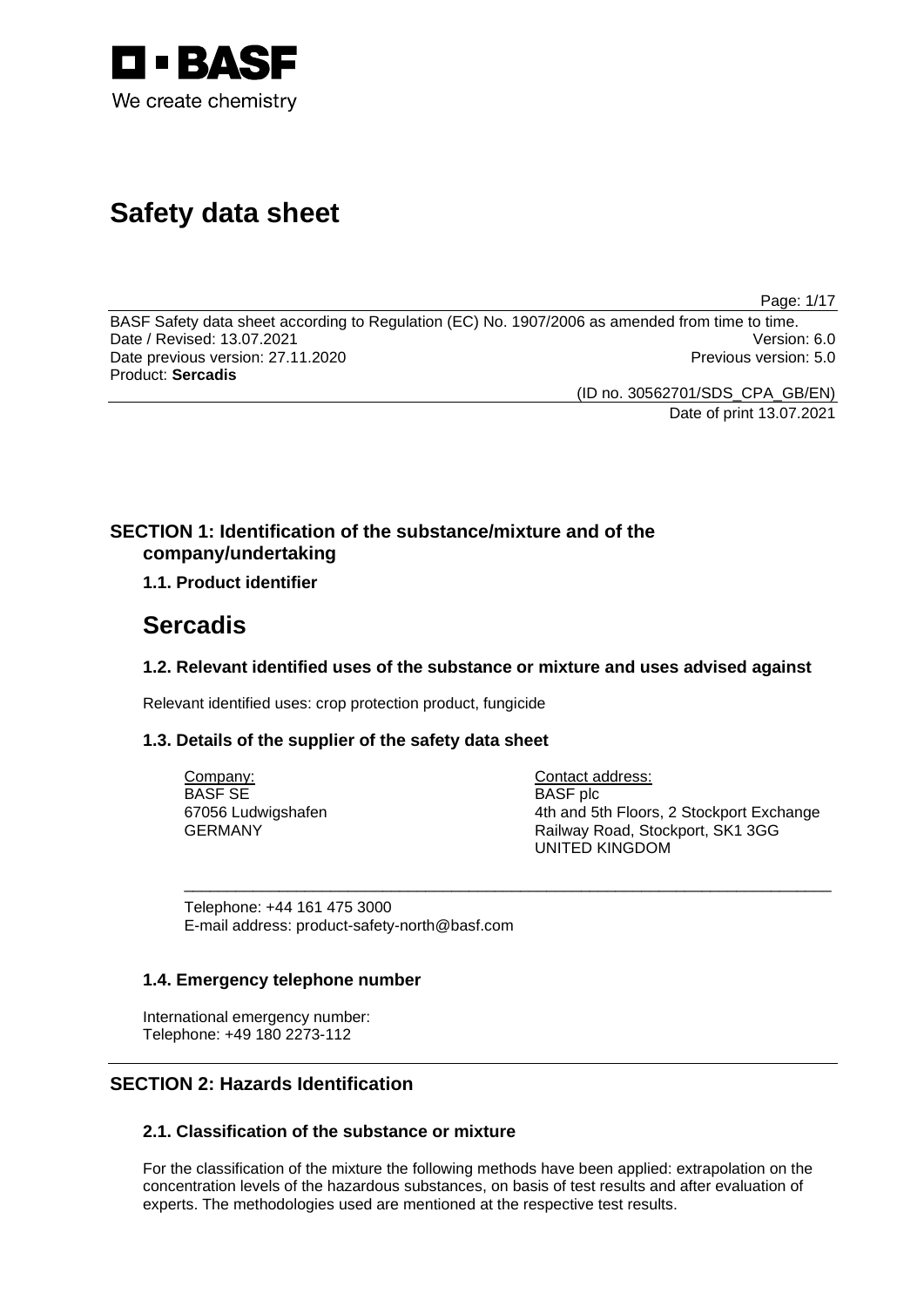BASF Safety data sheet according to Regulation (EC) No. 1907/2006 as amended from time to time. Date / Revised: 13.07.2021 Version: 6.0 Date previous version: 27.11.2020 **Previous version: 5.0** Previous version: 5.0 Product: **Sercadis** 

> (ID no. 30562701/SDS\_CPA\_GB/EN) Date of print 13.07.2021

Page: 2/17

### According to Regulation (EC) No 1272/2008 [CLP]

Skin Sens. 1 Repr. Additional category for effects on or via lactation. Aquatic Acute 1 Aquatic Chronic 1

For the classifications not written out in full in this section the full text can be found in section 16.

### **2.2. Label elements**

Globally Harmonized System (GHS) in accordance with UK regulations.

Pictogram:

Signal Word:



| Warning                                |                                                                                              |
|----------------------------------------|----------------------------------------------------------------------------------------------|
| <b>Hazard Statement:</b>               |                                                                                              |
| H317                                   | May cause an allergic skin reaction.                                                         |
| H362                                   | May cause harm to breast-fed children.                                                       |
| H410                                   | Very toxic to aquatic life with long lasting effects.                                        |
| <b>EUH401</b>                          | To avoid risks to human health and the environment, comply with the<br>instructions for use. |
| <b>Precautionary Statement:</b>        |                                                                                              |
| P <sub>101</sub>                       | If medical advice is needed, have product container or label at hand.                        |
| P <sub>102</sub>                       | Keep out of reach of children.                                                               |
| P <sub>103</sub>                       | Read carefully and follow all instructions.                                                  |
| Precautionary Statements (Prevention): |                                                                                              |
| P <sub>260</sub>                       | Do not breathe dust or mist.                                                                 |
| P <sub>280</sub>                       | Wear protective gloves/protective clothing/eye protection/face<br>protection.                |
| P272                                   | Contaminated work clothing should not be allowed out of the workplace.                       |
| P263                                   | Avoid contact during pregnancy and while nursing.                                            |
| P <sub>270</sub>                       | Do not eat, drink or smoke when using this product.                                          |
| P <sub>264</sub>                       | Wash contaminated body parts thoroughly after handling.                                      |
| Precautionary Statements (Response):   |                                                                                              |
| P302 + P352                            | IF ON SKIN: Wash with plenty of soap and water.                                              |
| $P333 + P313$                          | If skin irritation or rash occurs: Get medical attention.                                    |
| P391                                   | Collect spillage.                                                                            |
| $P308 + P313$                          | IF exposed or concerned: Get medical attention.                                              |
| $P362 + P364$                          | Take off contaminated clothing and wash it before reuse.                                     |
|                                        |                                                                                              |

Precautionary Statements (Disposal):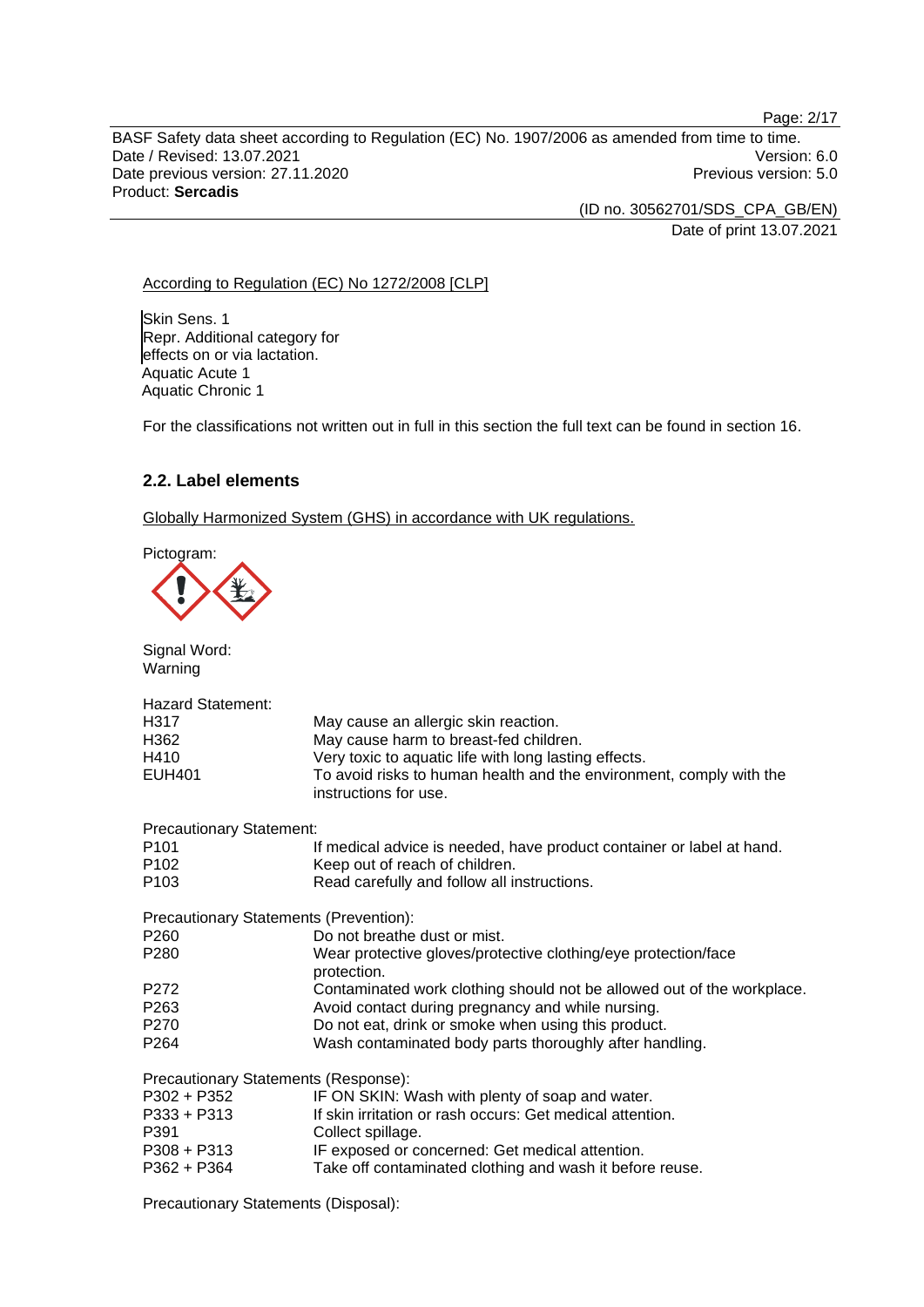Page: 3/17

BASF Safety data sheet according to Regulation (EC) No. 1907/2006 as amended from time to time. Date / Revised: 13.07.2021 Version: 6.0 Date previous version: 27.11.2020 **Previous version: 5.0** Previous version: 5.0 Product: **Sercadis** 

(ID no. 30562701/SDS\_CPA\_GB/EN)

Date of print 13.07.2021

P501 Dispose of contents/container to a licensed hazardous-waste disposal contractor or collection site except for empty clean containers which can be disposed of as non-hazardous waste.

Labeling of special preparations (GHS):

EUH208: May produce an allergic reaction. Contains: 1,2-benzisothiazol-3(2H)-one, 2 methylisothiazol-3(2H)-one

According to Regulation (EC) No 1272/2008 [CLP]

Hazard determining component(s) for labelling: 1H-Pyrazole-4-carboxamide, 3-(difluoromethyl)-1 methyl-N-(3',4',5'-trifluoro[1,1'-biphenyl]-2-yl)-; Fluxapyroxad, 2-methylisothiazol-3(2H)-one

# **2.3. Other hazards**

According to Regulation (EC) No 1272/2008 [CLP]

See section 12 - Results of PBT and vPvB assessment.

If applicable information is provided in this section on other hazards which do not result in classification but which may contribute to the overall hazards of the substance or mixture.

# **SECTION 3: Composition/Information on Ingredients**

# **3.1. Substances**

Not applicable

# **3.2. Mixtures**

Chemical nature

crop protection product, fungicide, suspension concentrate (SC)

Hazardous ingredients (GHS) according to Regulation (EC) No. 1272/2008

1H-Pyrazole-4-carboxamide, 3-(difluoromethyl)-1-methyl-N-(3',4',5'-trifluoro[1,1'-biphenyl]-2-yl)-; Fluxapyroxad

Content (W/W): 26.53 % CAS Number: 907204-31-3

Repr. Add. cat. lact. Aquatic Acute 1 Aquatic Chronic 1 H362, H400, H410

Alkylnaphthalenesulfonic acid, polymer with formaldehyde, sodium salt Content (W/W):  $< 5 \%$ CAS Number: 68425-94-5 Eye Dam./Irrit. 2 H319

Benzenesulfonic acid, hydroxy-, polymer with formaldehyde, phenol and urea, sodium salt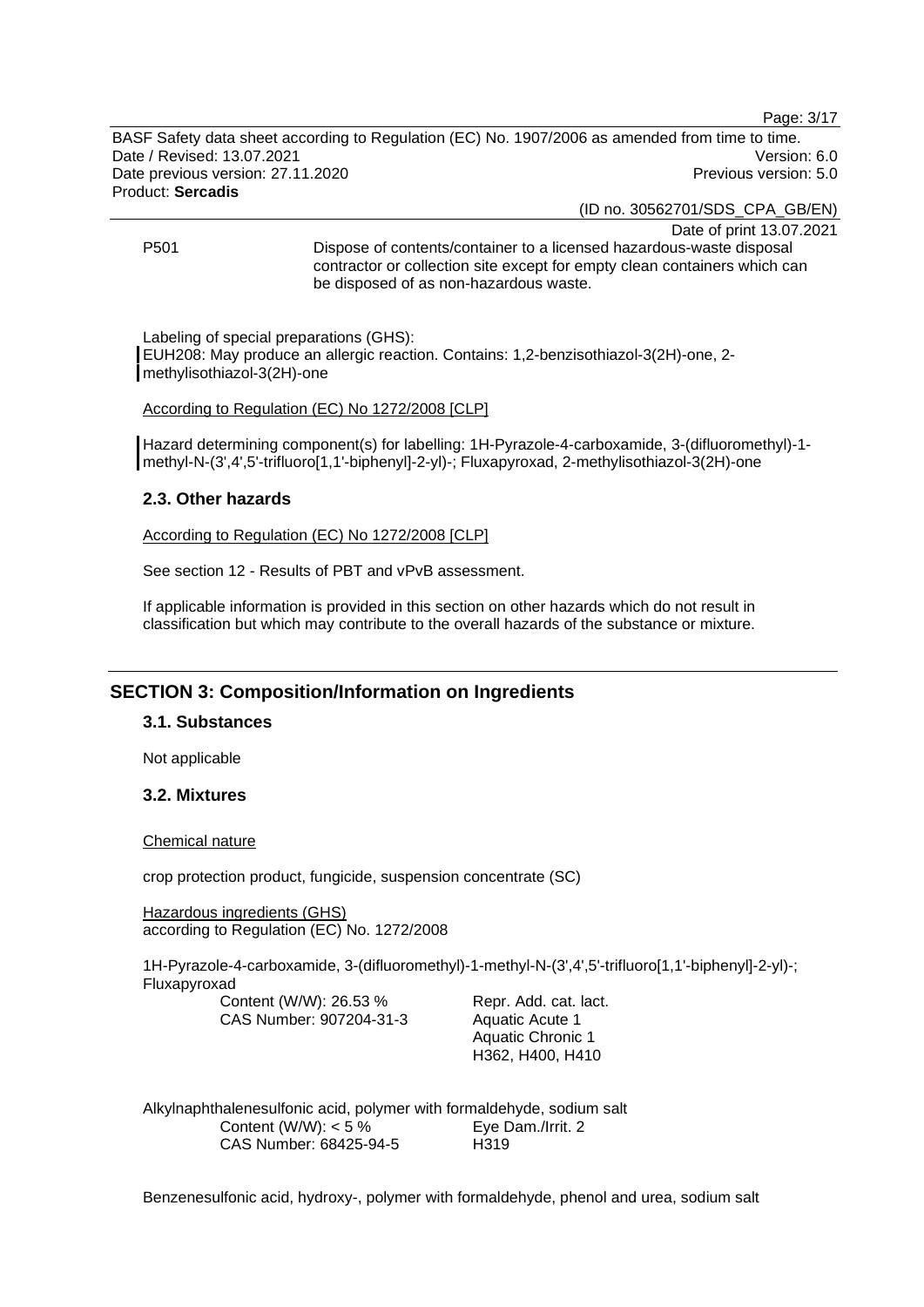Page: 4/17

BASF Safety data sheet according to Regulation (EC) No. 1907/2006 as amended from time to time. Date / Revised: 13.07.2021 Version: 6.0 Date previous version: 27.11.2020 **Previous version: 5.0** Previous version: 5.0 Product: **Sercadis** 

(ID no. 30562701/SDS\_CPA\_GB/EN)

Date of print 13.07.2021

|                                                                                                                                                                                             | Date of print 13.07                                                                                                                                                                                                                                                                                                                                                     |
|---------------------------------------------------------------------------------------------------------------------------------------------------------------------------------------------|-------------------------------------------------------------------------------------------------------------------------------------------------------------------------------------------------------------------------------------------------------------------------------------------------------------------------------------------------------------------------|
| Content (W/W): $<$ 5 %<br>CAS Number: 102980-04-1                                                                                                                                           | Eye Dam./Irrit. 2<br><b>Aquatic Chronic 3</b><br>H319, H412                                                                                                                                                                                                                                                                                                             |
| 1,2-benzisothiazol-3(2H)-one<br>Content (W/W): < 0.01 %<br>CAS Number: 2634-33-5<br>EC-Number: 220-120-9<br>REACH registration number: 01-<br>2120761540-60<br>INDEX-Number: 613-088-00-6   | Acute Tox. 4 (oral)<br>Skin Corr./Irrit. 2<br>Eye Dam./Irrit. 1<br>Skin Sens. 1<br>Aquatic Acute 1<br><b>Aquatic Chronic 1</b><br>M-factor acute: 1<br>M-factor chronic: 1<br>H318, H315, H302, H317, H400, H410<br>Specific concentration limit:<br>Skin Sens. 1: >= 0.05 %                                                                                            |
| 2-methylisothiazol-3(2H)-one<br>Content (W/W): $< 0.01$ %<br>CAS Number: 2682-20-4<br>EC-Number: 220-239-6<br>REACH registration number: 01-<br>2120764690-50<br>INDEX-Number: 613-326-00-9 | Acute Tox. 2 (Inhalation - dust)<br>Acute Tox. 3 (oral)<br>Acute Tox. 3 (dermal)<br>Skin Corr./Irrit. 1B<br>Eye Dam./Irrit. 1<br>Skin Sens. 1A<br>Aquatic Acute 1<br><b>Aquatic Chronic 1</b><br>M-factor acute: 10<br>M-factor chronic: 1<br>H330, H317, H314, H301 + H311, H400, H410<br><b>EUH071</b><br>Specific concentration limit:<br>Skin Sens. 1A: >= 0.0015 % |
| Propane-1,2-diol<br>Content (W/W): $<$ 10 %                                                                                                                                                 |                                                                                                                                                                                                                                                                                                                                                                         |
|                                                                                                                                                                                             |                                                                                                                                                                                                                                                                                                                                                                         |

CAS Number: 57-55-6 EC-Number: 200-338-0 REACH registration number: 01- 2119456809-23

For the classifications not written out in full in this section, including the hazard classes and the hazard statements, the full text is listed in section 16.

# **SECTION 4: First-Aid Measures**

**4.1. Description of first aid measures**  Remove contaminated clothing.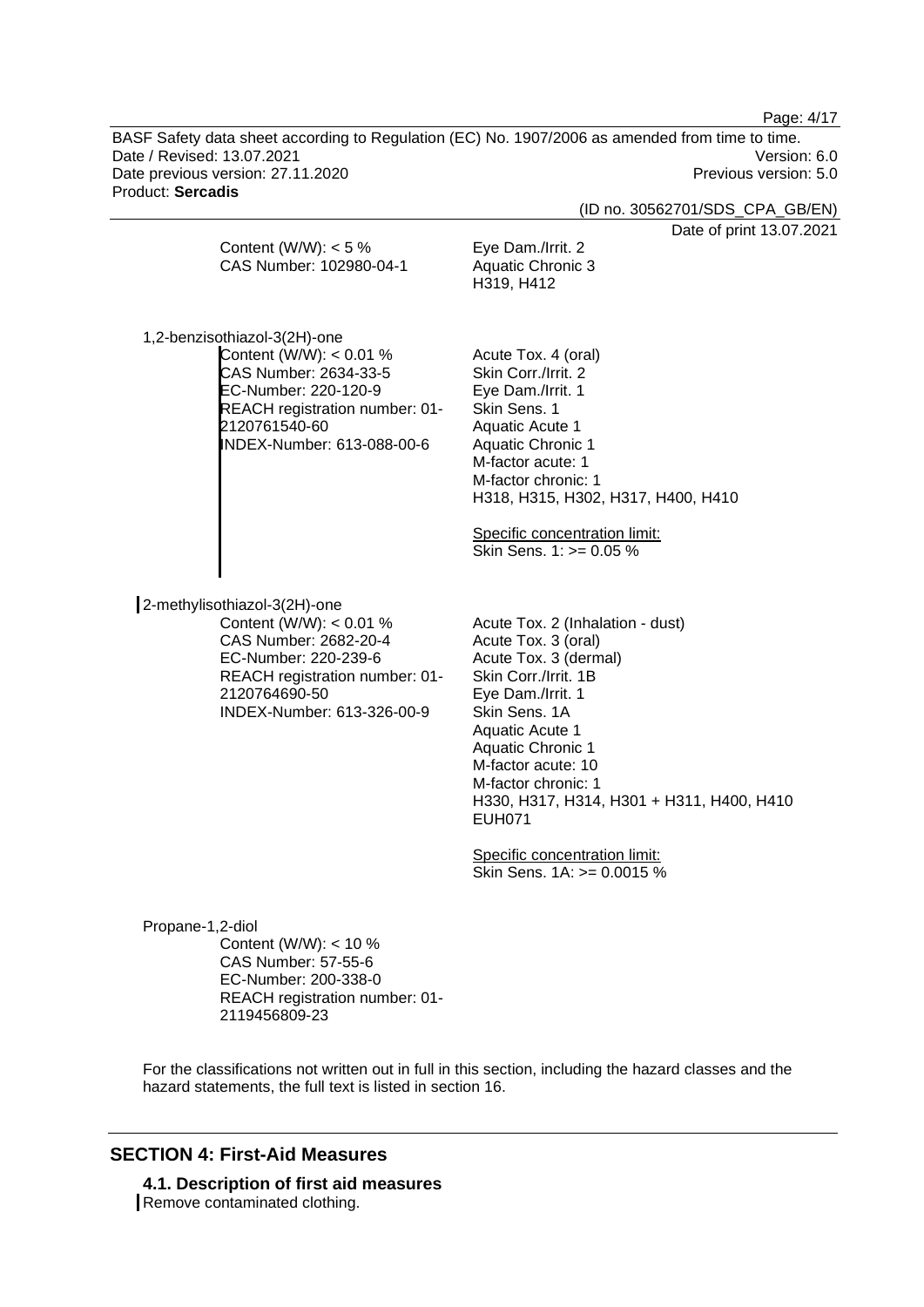Page: 5/17

BASF Safety data sheet according to Regulation (EC) No. 1907/2006 as amended from time to time. Date / Revised: 13.07.2021 Version: 6.0 Date previous version: 27.11.2020 **Previous version: 5.0** Previous version: 5.0 Product: **Sercadis** 

(ID no. 30562701/SDS\_CPA\_GB/EN)

Date of print 13.07.2021

Show container, label and/or safety data sheet to physician.

If inhaled: Keep patient calm, remove to fresh air, seek medical attention.

On skin contact: Wash thoroughly with soap and water

On contact with eyes:

Wash affected eyes for at least 15 minutes under running water with eyelids held open.

On ingestion: Immediately rinse mouth and then drink 200-300 ml of water, seek medical attention.

### **4.2. Most important symptoms and effects, both acute and delayed**

Symptoms: Information, i.e. additional information on symptoms and effects may be included in the GHS labeling phrases available in Section 2 and in the Toxicological assessments available in Section 11., (Further) symptoms and / or effects are not known so far

**4.3. Indication of any immediate medical attention and special treatment needed** 

Treatment: Treat according to symptoms (decontamination, vital functions), no known specific antidote.

# **SECTION 5: Fire-Fighting Measures**

# **5.1. Extinguishing media**

Suitable extinguishing media: water spray, carbon dioxide, foam, dry powder

# **5.2. Special hazards arising from the substance or mixture**

Endangering substances: carbon monoxide, Carbon dioxide, hydrogen chloride, hydrogen fluoride, nitrogen oxides, halogenated compounds, sulfur oxides, silica compounds Advice: The substances/groups of substances mentioned can be released in case of fire.

# **5.3. Advice for fire-fighters**

Special protective equipment:

Wear self-contained breathing apparatus and chemical-protective clothing.

Further information:

In case of fire and/or explosion do not breathe fumes. Keep containers cool by spraying with water if exposed to fire. Collect contaminated extinguishing water separately, do not allow to reach sewage or effluent systems. Dispose of fire debris and contaminated extinguishing water in accordance with official regulations.

# **SECTION 6: Accidental Release Measures**

# **6.1. Personal precautions, protective equipment and emergency procedures**

Do not breathe vapour/spray. Use personal protective clothing. Avoid contact with the skin, eyes and clothing.

# **6.2. Environmental precautions**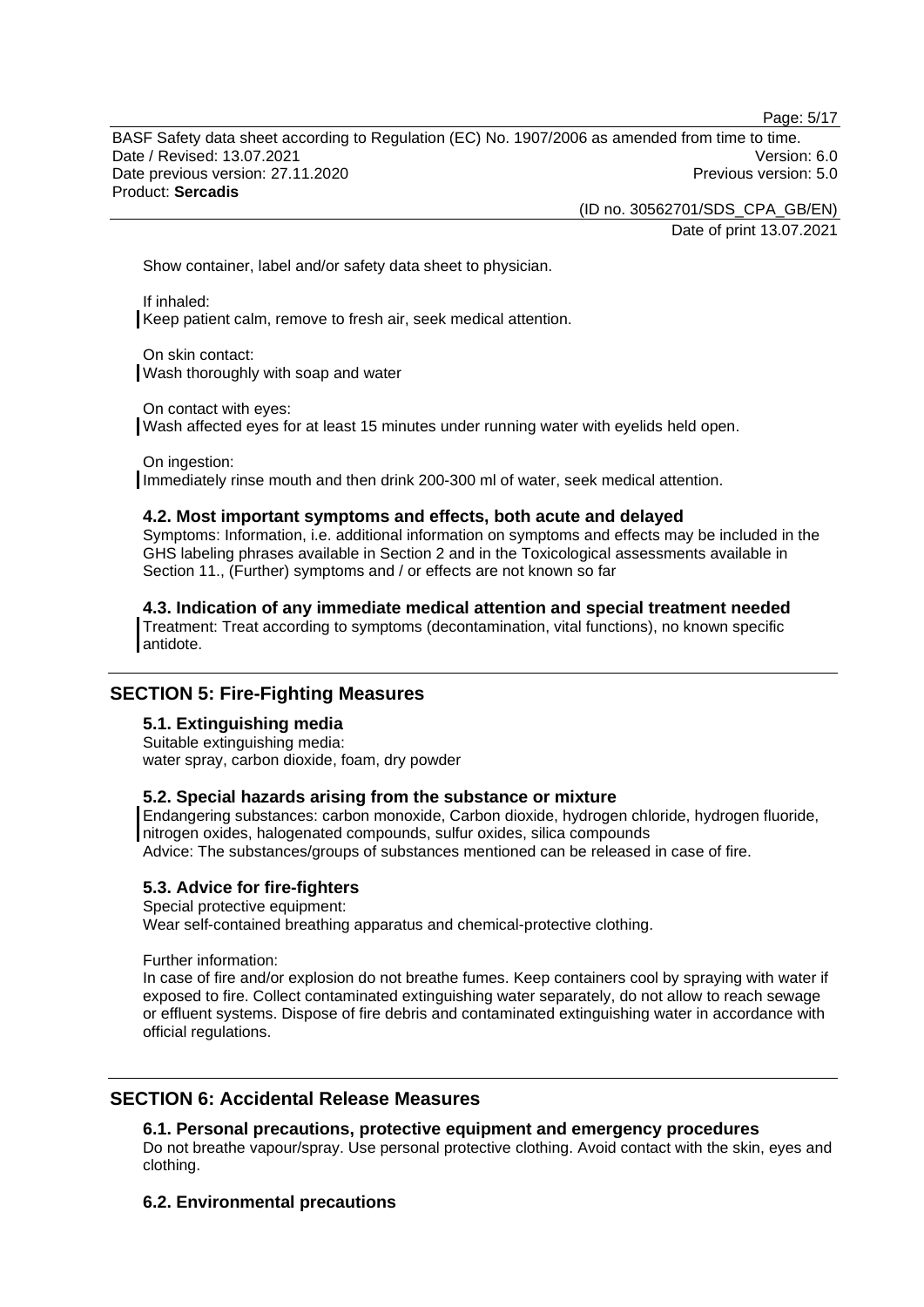Page: 6/17

BASF Safety data sheet according to Regulation (EC) No. 1907/2006 as amended from time to time. Date / Revised: 13.07.2021 Version: 6.0 Date previous version: 27.11.2020 **Previous version: 5.0** Previous version: 5.0 Product: **Sercadis** 

(ID no. 30562701/SDS\_CPA\_GB/EN)

Date of print 13.07.2021

Do not discharge into the subsoil/soil. Do not discharge into drains/surface waters/groundwater.

Do not allow contamination of public drains or surface or ground waters. Inform local water plc if spillage enters drains and the Environment Agency (England & Wales), the Scottish Environmental Protection Agency (Scotland), or the Environment and Heritage Service (Northern Ireland) if it enters surface or ground waters. Keep people and animals away.

### **6.3. Methods and material for containment and cleaning up**

For small amounts: Pick up with suitable absorbent material (e.g. sand, sawdust, general-purpose binder, kieselguhr).

For large amounts: Dike spillage. Pump off product.

Collect waste in suitable containers, which can be labeled and sealed. Clean contaminated floors and objects thoroughly with water and detergents, observing environmental regulations. Dispose of absorbed material in accordance with regulations. Wear suitable protective equipment.

### **6.4. Reference to other sections**

Information regarding exposure controls/personal protection and disposal considerations can be found in section 8 and 13.

# **SECTION 7: Handling and Storage**

# **7.1. Precautions for safe handling**

No special measures necessary if stored and handled correctly. Ensure thorough ventilation of stores and work areas. When using do not eat, drink or smoke. Hands and/or face should be washed before breaks and at the end of the shift.

Protection against fire and explosion:

No special precautions necessary. The substance/product is non-combustible. Product is not explosive.

# **7.2. Conditions for safe storage, including any incompatibilities**

Segregate from foods and animal feeds. Further information on storage conditions: Keep away from heat. Protect from direct sunlight.

Protect from temperatures below: -10 °C

Changes in the properties of the product may occur if substance/product is stored below indicated temperature for extended periods of time.

Protect from temperatures above: 40 °C

Changes in the properties of the product may occur if substance/product is stored above indicated temperature for extended periods of time.

### **7.3. Specific end use(s)**

For the relevant identified use(s) listed in Section 1 the advice mentioned in this section 7 is to be observed.

# **SECTION 8: Exposure Controls/Personal Protection**

# **8.1. Control parameters**

Components with occupational exposure limits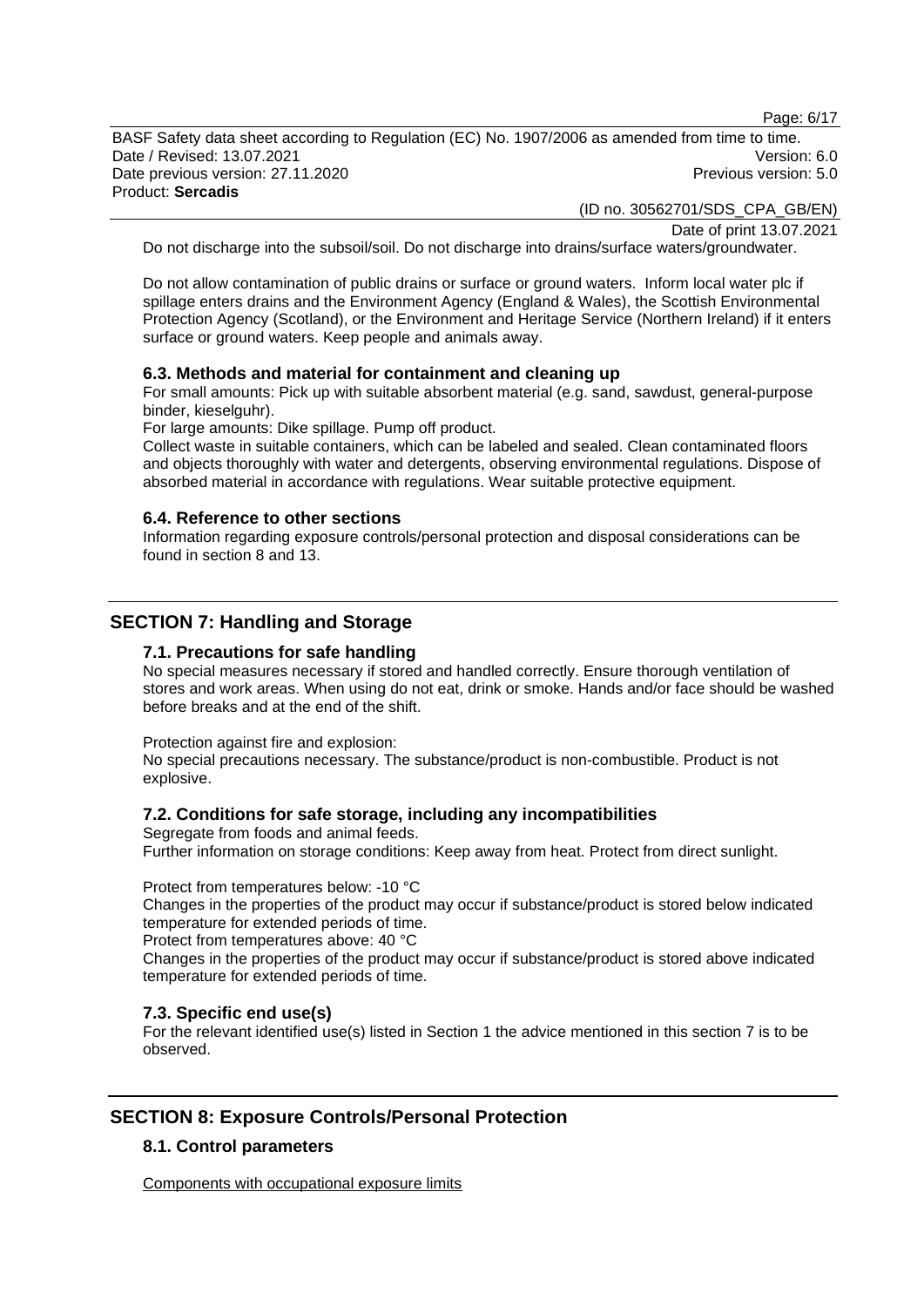Page: 7/17

BASF Safety data sheet according to Regulation (EC) No. 1907/2006 as amended from time to time. Date / Revised: 13.07.2021 Version: 6.0 Date previous version: 27.11.2020 **Previous version: 5.0** Previous version: 5.0 Product: **Sercadis** 

(ID no. 30562701/SDS\_CPA\_GB/EN)

Date of print 13.07.2021

Refer to the current edition of HSE Guidance Note EH40 Occupational Exposure Limits (United Kingdom). For normal use and handling refer to the product label/leaflet.

57-55-6: Propane-1,2-diol

TWA value 474 mg/m3 ; 150 ppm (WEL/EH 40 (UK)), Total vapour and particulates TWA value 10 mg/m3 (WEL/EH 40 (UK)), Particulate

### **8.2. Exposure controls**

Personal protective equipment

Respiratory protection:

Suitable respiratory protection for higher concentrations or long-term effect: Combination filter for gases/vapours of organic, inorganic, acid inorganic and alkaline compounds (e.g. EN 14387 Type ABEK).

Hand protection:

Suitable chemical resistant safety gloves (EN ISO 374-1) also with prolonged, direct contact (Recommended: Protective index 6, corresponding > 480 minutes of permeation time according to EN ISO 374-1): E.g. nitrile rubber (0.4 mm), chloroprene rubber (0.5 mm), butyl rubber (0.7 mm) etc.

Eye protection: Safety glasses with side-shields (frame goggles) (e.g. EN 166)

Body protection:

Body protection must be chosen depending on activity and possible exposure, e.g. apron, protecting boots, chemical-protection suit (according to EN 14605 in case of splashes or EN ISO 13982 in case of dust).

General safety and hygiene measures

The statements on personal protective equipment in the instructions for use apply when handling crop-protection agents in final-consumer packing. Wearing of closed work clothing is recommended. Store work clothing separately. Keep away from food, drink and animal feeding stuffs.

# **SECTION 9: Physical and Chemical Properties**

# **9.1. Information on basic physical and chemical properties**

| Form:<br>Colour:                          | liquid<br>off-white, pink tint      |            |
|-------------------------------------------|-------------------------------------|------------|
| Odour:                                    | faint odour, fruity                 |            |
| Odour threshold:                          |                                     |            |
|                                           | Not determined due to potential     |            |
|                                           | health hazard by inhalation.        |            |
| pH value:                                 | approx. $6 - 8$                     | (pH Meter) |
|                                           | $(1\%$ (m), approx. 20 °C)          |            |
| $-5.5 °C$<br>crystallization temperature: |                                     | (measured) |
| Boiling point:                            | approx. 100 °C                      |            |
|                                           | Information applies to the solvent. |            |
| Flash point:                              |                                     |            |
|                                           | Non-flammable.                      |            |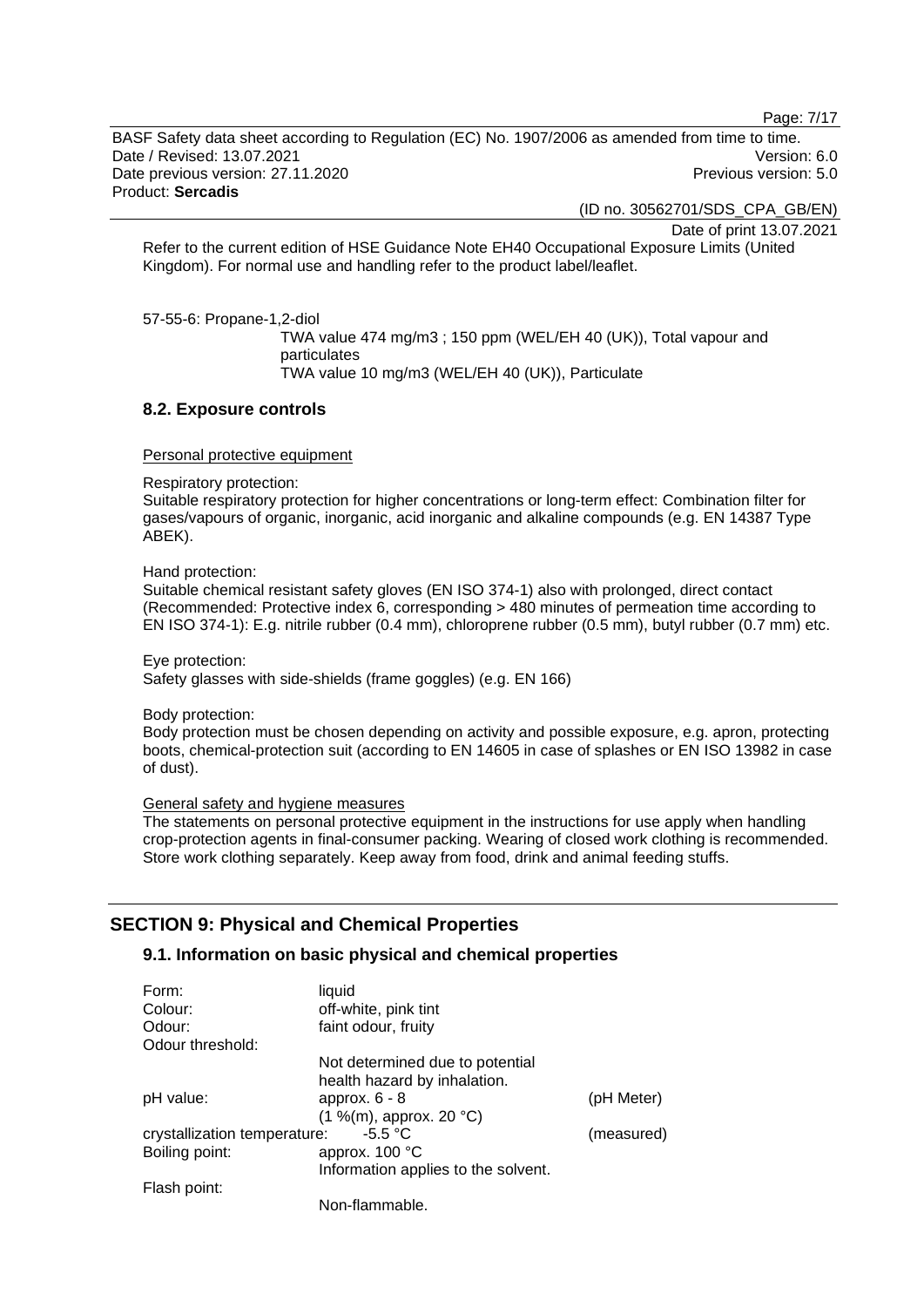Page: 8/17

BASF Safety data sheet according to Regulation (EC) No. 1907/2006 as amended from time to time. Date / Revised: 13.07.2021 Version: 6.0 Date previous version: 27.11.2020 **Previous version: 5.0** Previous version: 5.0 Product: **Sercadis** 

(ID no. 30562701/SDS\_CPA\_GB/EN)

Date of print 13.07.2021

| Evaporation rate:                                   |                                                                        |                              |
|-----------------------------------------------------|------------------------------------------------------------------------|------------------------------|
|                                                     | not applicable                                                         |                              |
| Flammability:                                       | not applicable                                                         |                              |
| Lower explosion limit:                              |                                                                        |                              |
|                                                     | As a result of our experience with this                                |                              |
|                                                     | product and our knowledge of its                                       |                              |
|                                                     | composition we do not expect any                                       |                              |
|                                                     | hazard as long as the product is used                                  |                              |
|                                                     | appropriately and in accordance with                                   |                              |
|                                                     | the intended use.                                                      |                              |
| Upper explosion limit:                              |                                                                        |                              |
|                                                     | As a result of our experience with this                                |                              |
|                                                     | product and our knowledge of its                                       |                              |
|                                                     | composition we do not expect any                                       |                              |
|                                                     | hazard as long as the product is used                                  |                              |
|                                                     | appropriately and in accordance with                                   |                              |
|                                                     | the intended use.                                                      |                              |
| Ignition temperature:                               | >650 °C                                                                | (Directive 92/69/EEC, A.15)  |
| Vapour pressure:                                    | approx. 23 hPa                                                         |                              |
|                                                     | (20 °C)                                                                |                              |
|                                                     | Information applies to the solvent.                                    |                              |
| Density:                                            | approx. 1.13 g/cm3                                                     | (OECD Guideline 109)         |
|                                                     | (approx. 20 °C)                                                        |                              |
| Relative density:                                   | 1.131                                                                  | (calculated)                 |
|                                                     | (20 °C)                                                                |                              |
| Relative vapour density (air):                      |                                                                        |                              |
|                                                     | not applicable                                                         |                              |
| Solubility in water:                                | dispersible                                                            |                              |
| Partitioning coefficient n-octanol/water (log Kow): |                                                                        |                              |
|                                                     | not applicable                                                         |                              |
|                                                     | Thermal decomposition: 305 °C, 90 kJ/kg, (DSC (OECD 113))              |                              |
|                                                     | 395 °C, 20 kJ/kg, (DSC (OECD 113))                                     |                              |
|                                                     | Not a substance liable to self-decomposition according to UN transport |                              |
|                                                     | regulations, class 4.1.                                                |                              |
| Viscosity, dynamic:                                 | 39 mPa.s                                                               | (OECD 114)                   |
|                                                     | (20 °C, 100 1/s)                                                       |                              |
| Explosion hazard:                                   | not explosive                                                          |                              |
| Fire promoting properties:                          | not fire-propagating                                                   | (Directive 2004/73/EC, A.21) |

### **9.2. Other information**

Other Information: If necessary, information on other physical and chemical parameters is indicated in this section.

# **SECTION 10: Stability and Reactivity**

#### **10.1. Reactivity**

No hazardous reactions if stored and handled as prescribed/indicated.

# **10.2. Chemical stability**

The product is stable if stored and handled as prescribed/indicated.

# **10.3. Possibility of hazardous reactions**

No hazardous reactions if stored and handled as prescribed/indicated.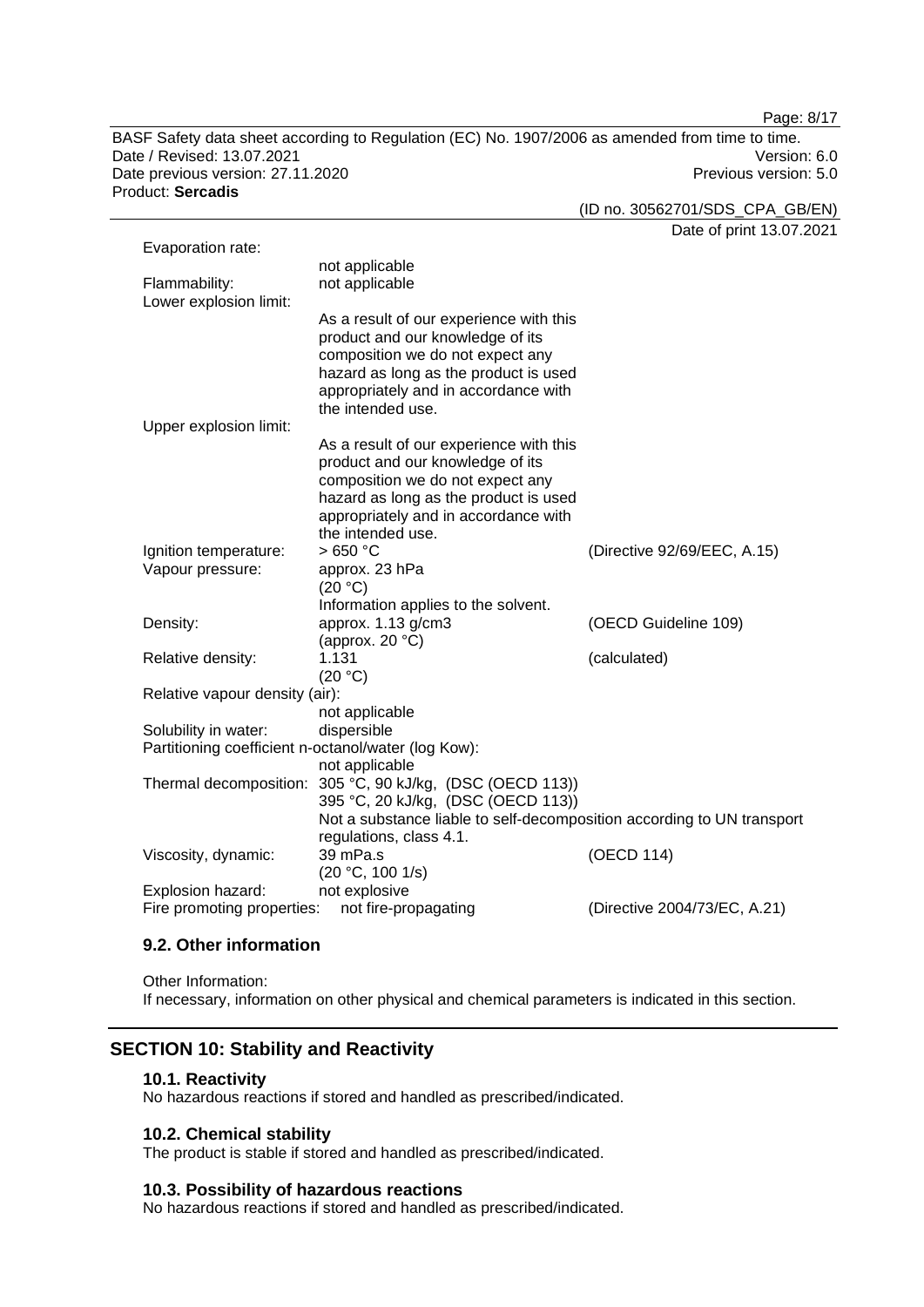Page: 9/17

BASF Safety data sheet according to Regulation (EC) No. 1907/2006 as amended from time to time. Date / Revised: 13.07.2021 Version: 6.0 Date previous version: 27.11.2020 **Previous version: 5.0** Previous version: 5.0 Product: **Sercadis** 

> (ID no. 30562701/SDS\_CPA\_GB/EN) Date of print 13.07.2021

# **10.4. Conditions to avoid**

See SDS section 7 - Handling and storage.

#### **10.5. Incompatible materials**

Substances to avoid: strong acids, strong bases, strong oxidizing agents

#### **10.6. Hazardous decomposition products**

Hazardous decomposition products: No hazardous decomposition products if stored and handled as prescribed/indicated.

# **SECTION 11: Toxicological Information**

#### **11.1. Information on toxicological effects**

#### Acute toxicity

Assessment of acute toxicity: Virtually nontoxic after a single ingestion. Virtually nontoxic by inhalation. Virtually nontoxic after a single skin contact.

Experimental/calculated data: LD50 rat (oral): > 2,000 mg/kg (OECD Guideline 423) No mortality was observed.

LC50 rat (by inhalation): > 5.9 mg/l 4 h (OECD Guideline 403) No mortality was observed. An aerosol with respirable particles was tested.

LD50 rat (dermal): > 5,000 mg/kg (OECD Guideline 402) No mortality was observed.

#### Irritation

Assessment of irritating effects: Not irritating to the eyes. Not irritating to the skin.

Experimental/calculated data: Skin corrosion/irritation rabbit: non-irritant (OECD Guideline 404)

Serious eye damage/irritation rabbit: non-irritant (OECD Guideline 405)

Respiratory/Skin sensitization

Assessment of sensitization: Sensitization after skin contact possible. The product has not been tested. The statement has been derived from the properties of the individual components.

*Information on: 2-methylisothiazol-3(2H)-one Experimental/calculated data: guinea pig: skin sensitizing (OECD Guideline 406)*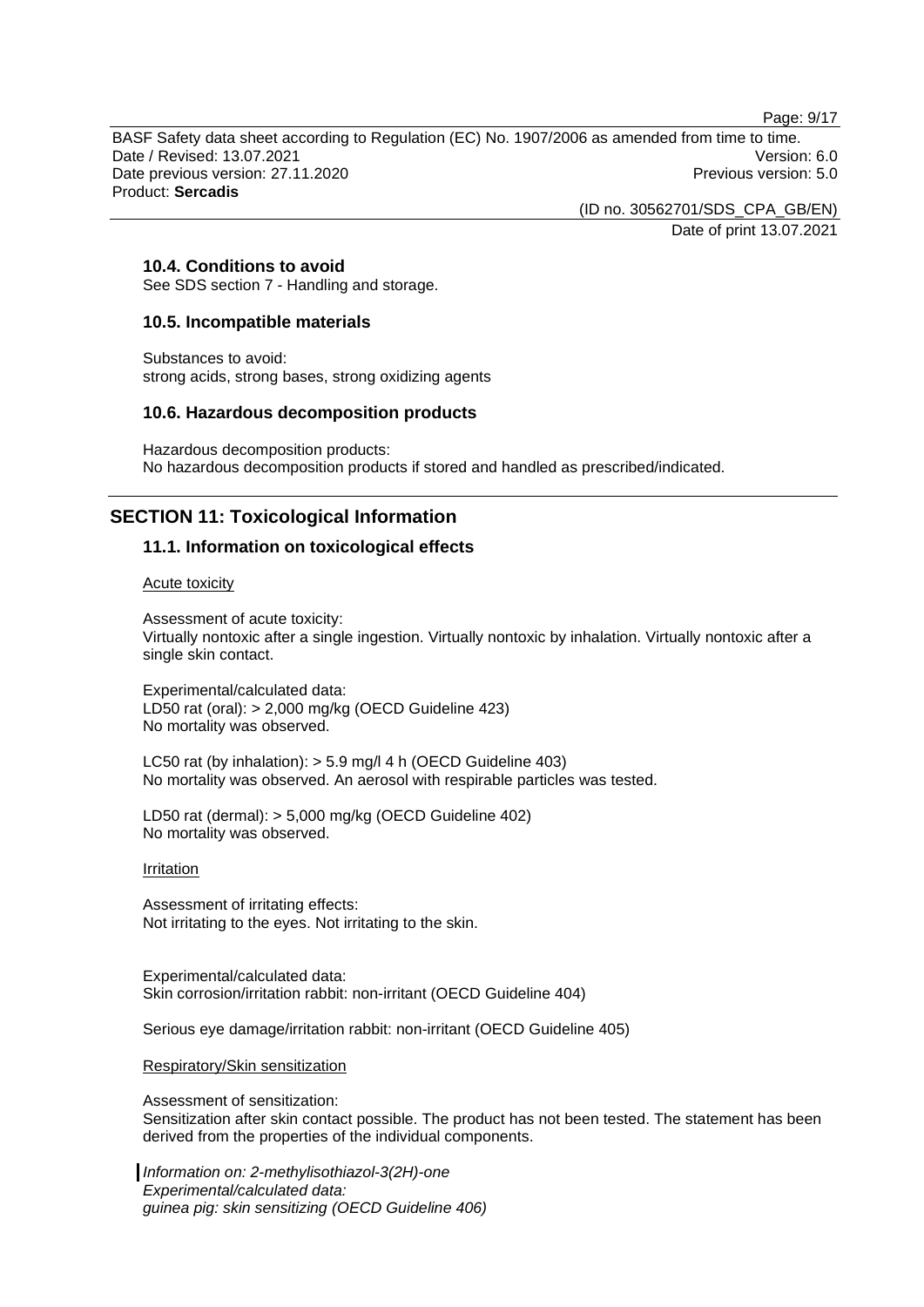Page: 10/17

BASF Safety data sheet according to Regulation (EC) No. 1907/2006 as amended from time to time. Date / Revised: 13.07.2021 Version: 6.0 Date previous version: 27.11.2020 **Previous version: 5.0** Previous version: 5.0 Product: **Sercadis** 

> (ID no. 30562701/SDS\_CPA\_GB/EN) Date of print 13.07.2021

----------------------------------

### Germ cell mutagenicity

Assessment of mutagenicity:

Mutagenicity tests revealed no genotoxic potential. The product has not been tested. The statement has been derived from the properties of the individual components.

#### **Carcinogenicity**

Assessment of carcinogenicity:

The product has not been tested. The statement has been derived from the properties of the individual components.

*Information on: 1H-Pyrazole-4-carboxamide, 3-(difluoromethyl)-1-methyl-N-(3',4',5'-trifluoro[1,1' biphenyl]-2-yl)-; Fluxapyroxad Assessment of carcinogenicity:* 

*Indication of possible carcinogenic effect in animal tests. The effect is caused by an animal specific mechanism that has no human counter part.* 

----------------------------------

#### Reproductive toxicity

Assessment of reproduction toxicity: The product has not been tested. The statement has been derived from the properties of the individual components.

*Information on: 1H-Pyrazole-4-carboxamide, 3-(difluoromethyl)-1-methyl-N-(3',4',5'-trifluoro[1,1' biphenyl]-2-yl)-; Fluxapyroxad Assessment of reproduction toxicity: The results of animal studies gave no indication of a fertility impairing effect.*  ----------------------------------

#### Developmental toxicity

#### Assessment of teratogenicity:

Animal studies gave no indication of a developmental toxic effect at doses that were not toxic to the parental animals. The product has not been tested. The statement has been derived from the properties of the individual components.

#### Specific target organ toxicity (single exposure)

#### Assessment of STOT single:

Based on the available information there is no specific target organ toxicity to be expected after a single exposure.

Remarks: The product has not been tested. The statement has been derived from the properties of the individual components.

Repeated dose toxicity and Specific target organ toxicity (repeated exposure)

Assessment of repeated dose toxicity:

The product has not been tested. The statement has been derived from the properties of the individual components.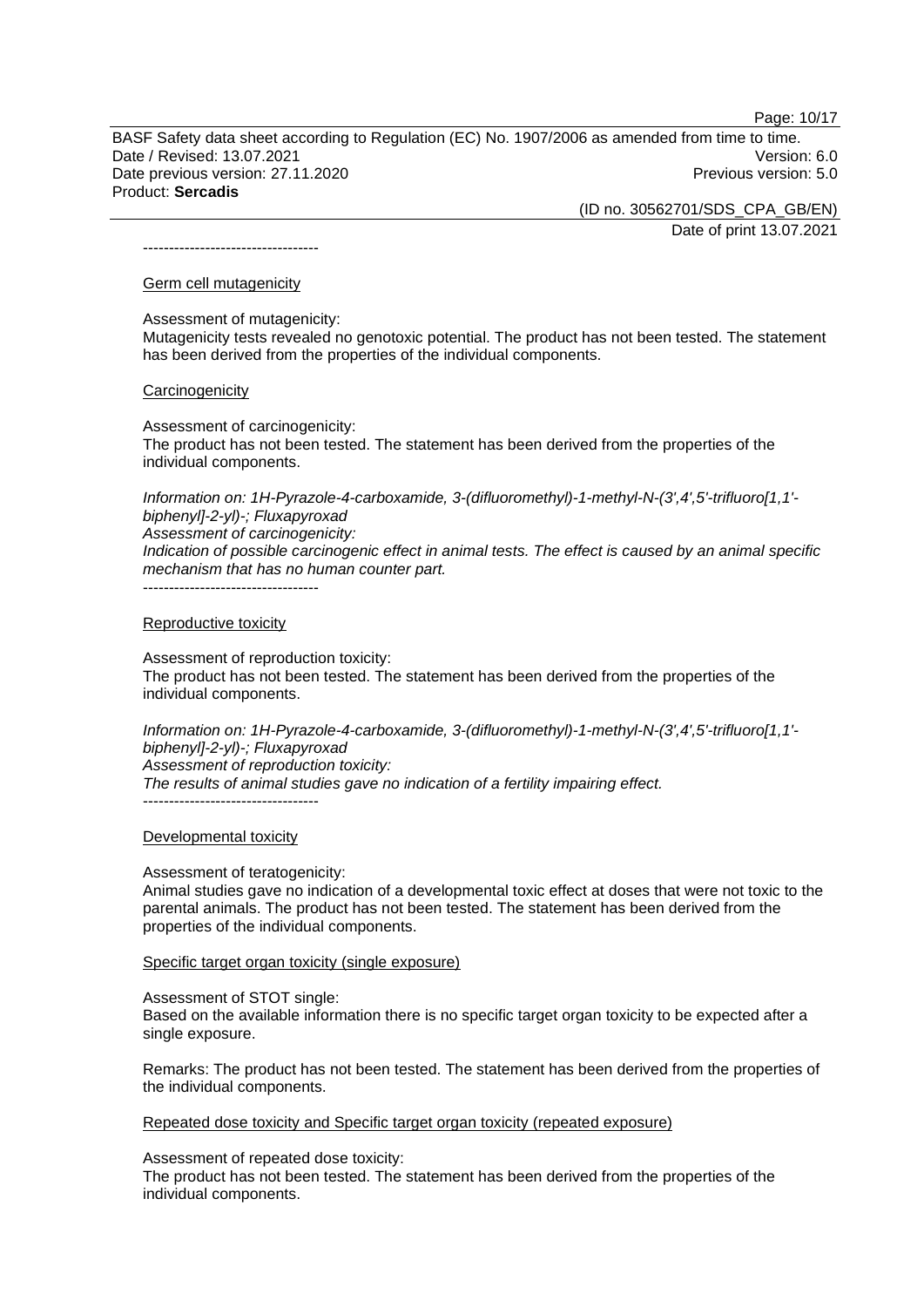Page: 11/17

BASF Safety data sheet according to Regulation (EC) No. 1907/2006 as amended from time to time. Date / Revised: 13.07.2021 Version: 6.0 Date previous version: 27.11.2020 **Previous version: 5.0** Previous version: 5.0 Product: **Sercadis** 

> (ID no. 30562701/SDS\_CPA\_GB/EN) Date of print 13.07.2021

*Information on: 1H-Pyrazole-4-carboxamide, 3-(difluoromethyl)-1-methyl-N-(3',4',5'-trifluoro[1,1' biphenyl]-2-yl)-; Fluxapyroxad Assessment of repeated dose toxicity: Adaptive effects were observed after repeated exposure in animal studies.*  -----------------------------------

### Aspiration hazard

No aspiration hazard expected. The product has not been tested. The statement has been derived from the properties of the individual components.

Other relevant toxicity information

Misuse can be harmful to health.

# **SECTION 12: Ecological Information**

# **12.1. Toxicity**

Assessment of aquatic toxicity: Very toxic to aquatic life with long lasting effects.

Toxicity to fish: LC50 (96 h) 0.97 mg/l, Cyprinus carpio (OECD 203; ISO 7346; 84/449/EEC, C.1, static) Nominal concentration.

Aquatic invertebrates: EC50 (48 h) 109.23 mg/l, Daphnia magna (OECD Guideline 202, part 1, static) Nominal concentration.

Aquatic plants: EC50 (72 h) 13.12 mg/l (growth rate), Pseudokirchneriella subcapitata (OECD Guideline 201, static) Nominal concentration.

EC10 (72 h) 1.72 mg/l (growth rate), Pseudokirchneriella subcapitata (OECD Guideline 201, static) Nominal concentration.

*Information on: 1H-Pyrazole-4-carboxamide, 3-(difluoromethyl)-1-methyl-N-(3',4',5'-trifluoro[1,1' biphenyl]-2-yl)-; Fluxapyroxad Chronic toxicity to fish: No observed effect concentration (33 d) 0.0359 mg/l, Pimephales promelas (OECD Guideline 210, Flow through.)*  -----------------------------------

*Information on: 1H-Pyrazole-4-carboxamide, 3-(difluoromethyl)-1-methyl-N-(3',4',5'-trifluoro[1,1' biphenyl]-2-yl)-; Fluxapyroxad* 

*Chronic toxicity to aquatic invertebrates:* 

*No observed effect concentration (21 d) 0.5 mg/l, Daphnia magna (OECD Guideline 211, semistatic)*  ----------------------------------

# **12.2. Persistence and degradability**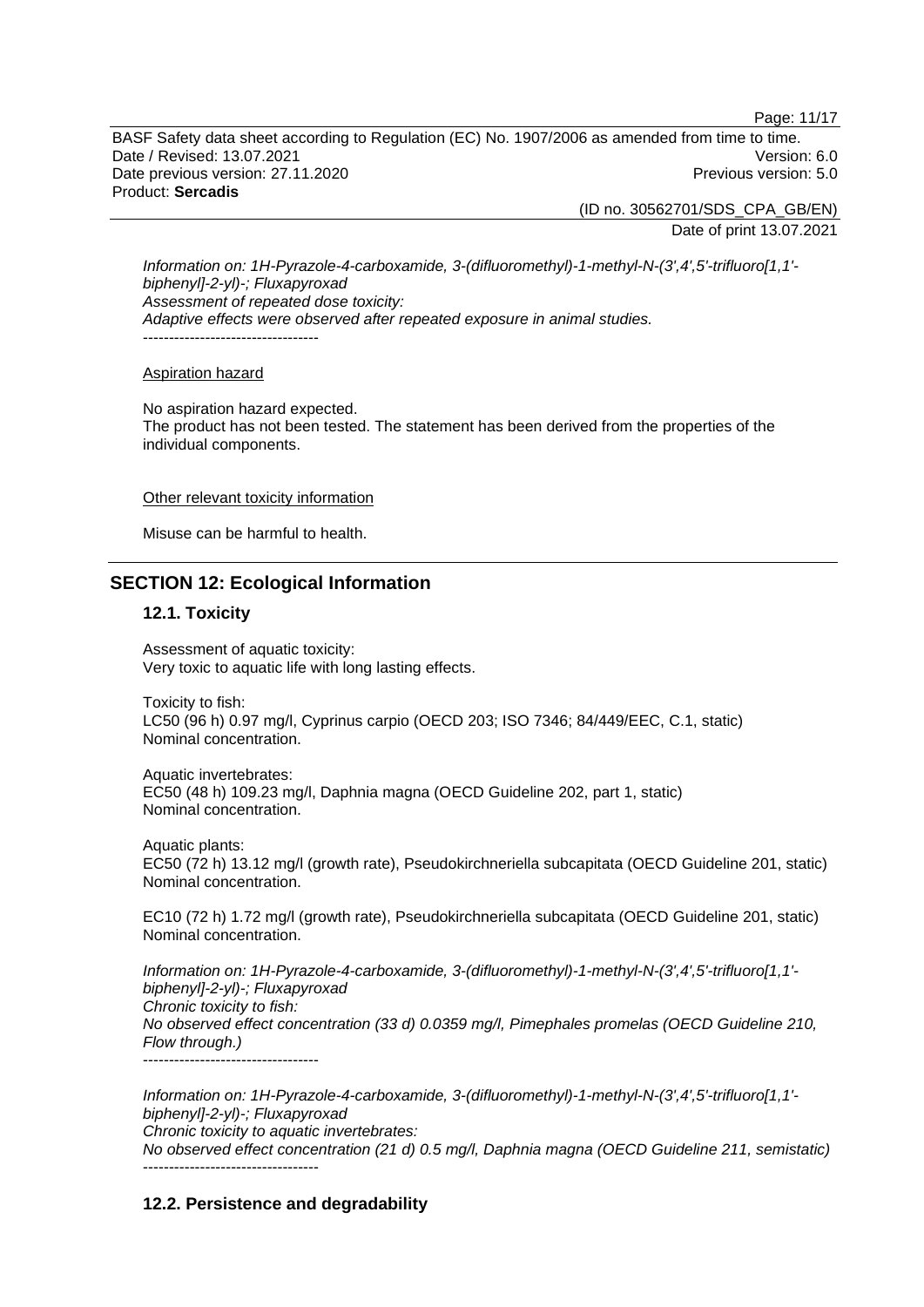Page: 12/17

BASF Safety data sheet according to Regulation (EC) No. 1907/2006 as amended from time to time. Date / Revised: 13.07.2021 Version: 6.0 Date previous version: 27.11.2020 **Previous version: 5.0** Previous version: 5.0 Product: **Sercadis** 

> (ID no. 30562701/SDS\_CPA\_GB/EN) Date of print 13.07.2021

Assessment biodegradation and elimination (H2O): The product has not been tested. The statement has been derived from the properties of the individual components.

*Information on: 1H-Pyrazole-4-carboxamide, 3-(difluoromethyl)-1-methyl-N-(3',4',5'-trifluoro[1,1' biphenyl]-2-yl)-; Fluxapyroxad Assessment biodegradation and elimination (H2O): Not readily biodegradable (by OECD criteria).*   $-$ 

# **12.3. Bioaccumulative potential**

Assessment bioaccumulation potential: The product has not been tested. The statement has been derived from the properties of the individual components.

*Information on: 1H-Pyrazole-4-carboxamide, 3-(difluoromethyl)-1-methyl-N-(3',4',5'-trifluoro[1,1' biphenyl]-2-yl)-; Fluxapyroxad Bioaccumulation potential:* 

*Bioconcentration factor (BCF): 36 - 37 (28 d), Lepomis macrochirus (OECD-Guideline 305) Does not accumulate in organisms.*   $-$ 

# **12.4. Mobility in soil**

Assessment transport between environmental compartments: Adsorption in soil: The product has not been tested. The statement has been derived from the properties of the individual components.

*Information on: 1H-Pyrazole-4-carboxamide, 3-(difluoromethyl)-1-methyl-N-(3',4',5'-trifluoro[1,1' biphenyl]-2-yl)-; Fluxapyroxad Assessment transport between environmental compartments: Adsorption in soil: Following exposure to soil, adsorption to solid soil particles is probable, therefore contamination of groundwater is not expected.* ----------------------------------

# **12.5. Results of PBT and vPvB assessment**

The product does not contain a substance fulfilling the PBT (persistent/bioaccumulative/toxic) criteria or the vPvB (very persistent/very bioaccumulative) criteria.

# **12.6. Other adverse effects**

The product does not contain substances that are listed in Regulation (EC) 1005/2009 on substances that deplete the ozone layer.

# **12.7. Additional information**

Other ecotoxicological advice: Do not discharge product into the environment without control.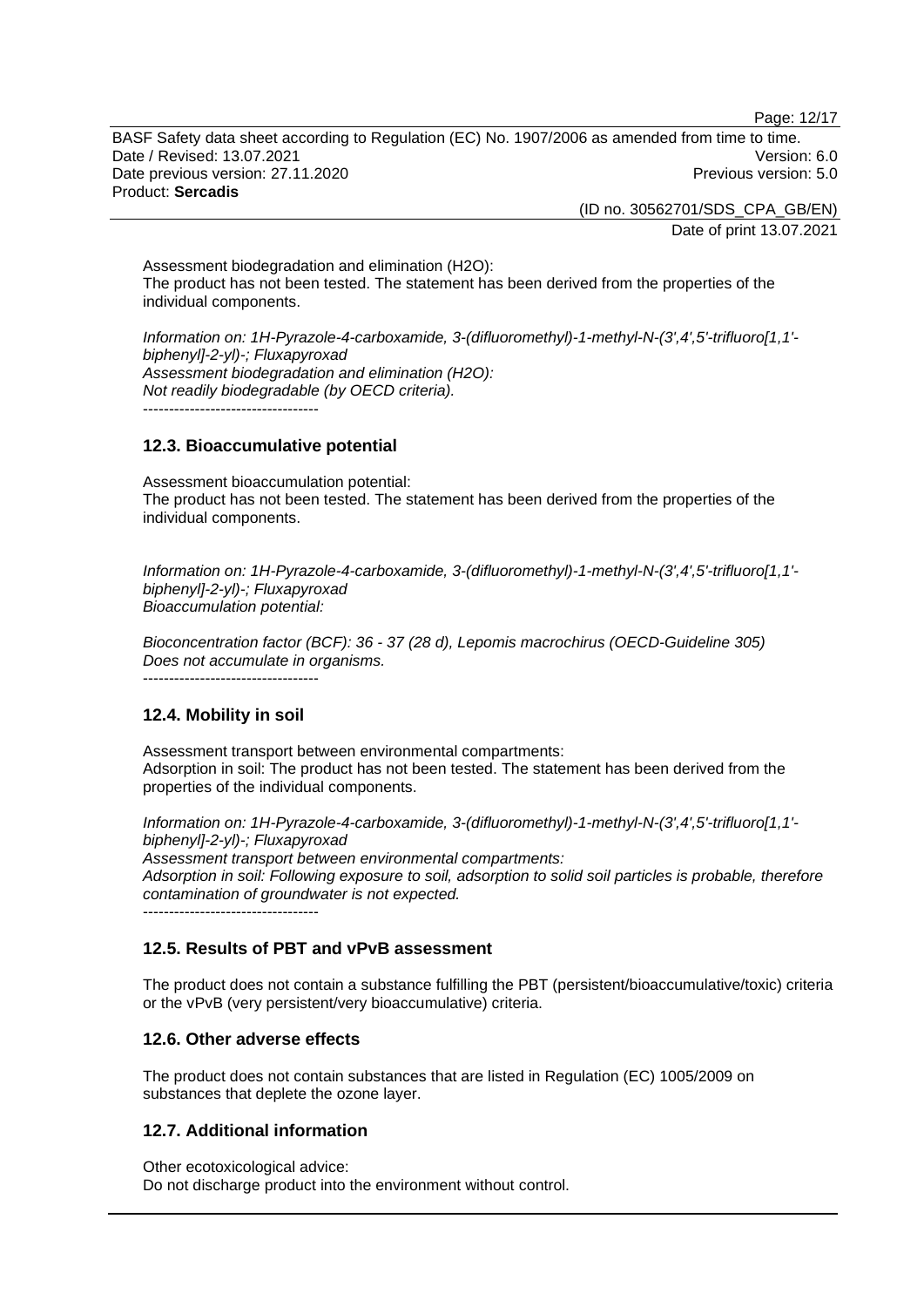Page: 13/17

BASF Safety data sheet according to Regulation (EC) No. 1907/2006 as amended from time to time. Date / Revised: 13.07.2021 Version: 6.0 Date previous version: 27.11.2020 **Previous version: 5.0** Previous version: 5.0 Product: **Sercadis** 

> (ID no. 30562701/SDS\_CPA\_GB/EN) Date of print 13.07.2021

# **SECTION 13: Disposal Considerations**

# **13.1. Waste treatment methods**

Must be disposed of or incinerated in accordance with local regulations.

The UK Environmental Protection (Duty of Care) Regulations (EP) and amendments should be noted (United Kingdom).

This product and any uncleaned containers must be disposed of as hazardous waste in accordance with the 2005 Hazardous Waste Regulations and amendments (United Kingdom)

Contaminated packaging: Contaminated packaging should be emptied as far as possible and disposed of in the same manner as the substance/product.

# **SECTION 14: Transport Information**

# **Land transport**

#### ADR

| UN number<br>UN proper shipping name:<br>Transport hazard class(es):<br>Packing group:<br>Environmental hazards:<br>Special precautions for<br>user: | <b>UN3082</b><br>ENVIRONMENTALLY HAZARDOUS SUBSTANCE, LIQUID,<br>N.O.S. (contains FLUXAPYROXAD)<br>9, EHSM<br>Ш<br>ves<br>None known |
|------------------------------------------------------------------------------------------------------------------------------------------------------|--------------------------------------------------------------------------------------------------------------------------------------|
| <b>RID</b>                                                                                                                                           |                                                                                                                                      |
| UN number<br>UN proper shipping name:<br>Transport hazard class(es):<br>Packing group:<br>Environmental hazards:<br>Special precautions for<br>user: | <b>UN3082</b><br>ENVIRONMENTALLY HAZARDOUS SUBSTANCE, LIQUID,<br>N.O.S. (contains FLUXAPYROXAD)<br>9, EHSM<br>Ш<br>ves<br>None known |
| <b>Inland waterway transport</b><br><b>ADN</b>                                                                                                       |                                                                                                                                      |
| UN number<br>UN proper shipping name:<br>Transport hazard class(es):<br>Packing group:                                                               | <b>UN3082</b><br>ENVIRONMENTALLY HAZARDOUS SUBSTANCE, LIQUID,<br>N.O.S. (contains FLUXAPYROXAD)<br>9, EHSM<br>Ш                      |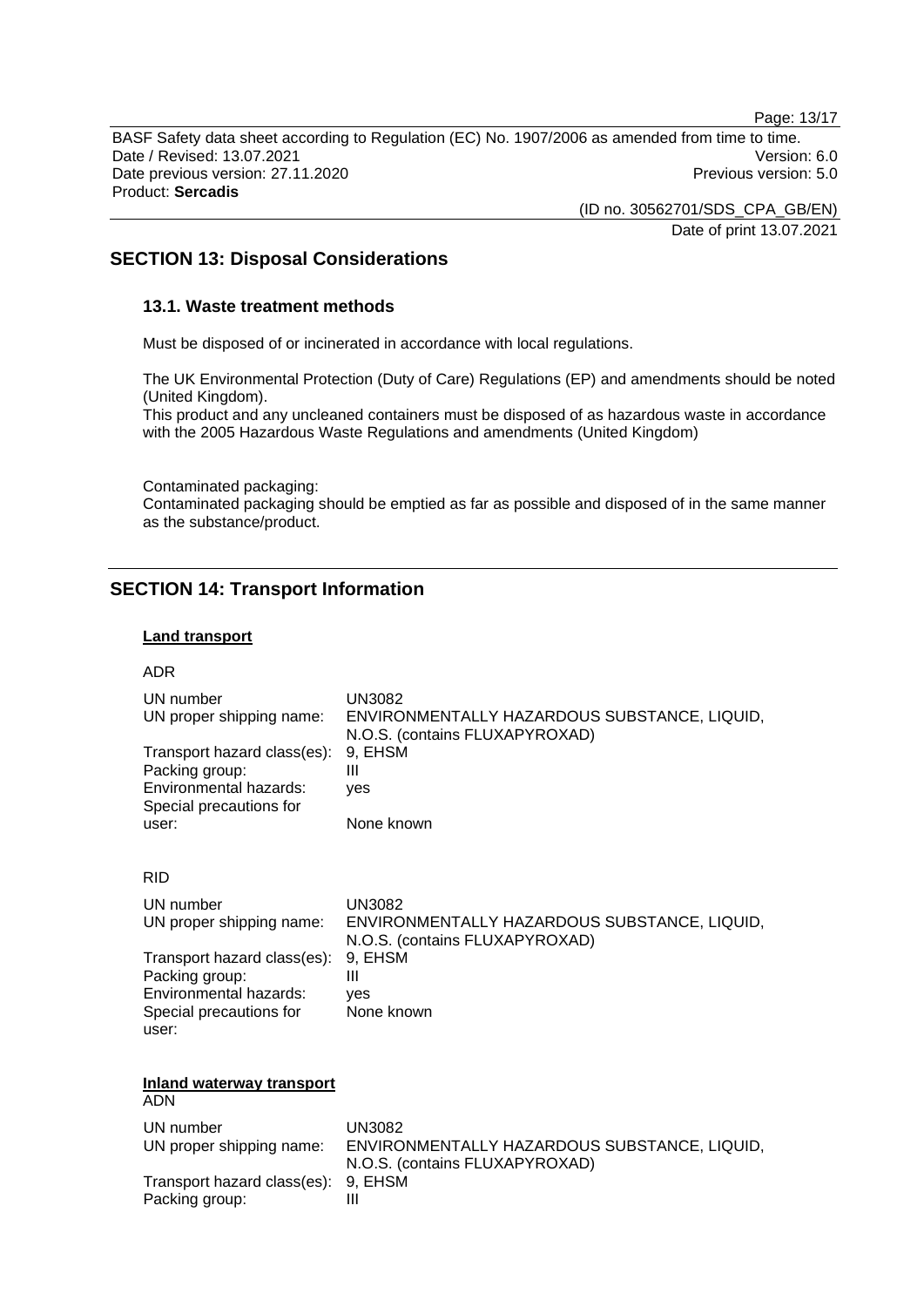Page: 14/17

BASF Safety data sheet according to Regulation (EC) No. 1907/2006 as amended from time to time. Date / Revised: 13.07.2021 Version: 6.0 Date previous version: 27.11.2020 **Previous version: 5.0** Previous version: 5.0 Product: **Sercadis** 

(ID no. 30562701/SDS\_CPA\_GB/EN)

Date of print 13.07.2021

Environmental hazards: yes Special precautions for user: None known

Transport in inland waterway vessel Not evaluated

# **Sea transport**

IMDG

| UN number:                       | <b>UN 3082</b>                               |
|----------------------------------|----------------------------------------------|
| UN proper shipping name:         | ENVIRONMENTALLY HAZARDOUS SUBSTANCE, LIQUID, |
|                                  | N.O.S. (contains FLUXAPYROXAD)               |
| Transport hazard class(es):      | 9, EHSM                                      |
| Packing group:                   | Ш                                            |
| Environmental hazards:           | ves                                          |
|                                  | Marine pollutant: YES                        |
| Special precautions for<br>user: | None known                                   |

# **Air transport**

IATA/ICAO

| UN number:                          | UN 3082                                      |
|-------------------------------------|----------------------------------------------|
| UN proper shipping name:            | ENVIRONMENTALLY HAZARDOUS SUBSTANCE, LIQUID, |
|                                     | N.O.S. (contains FLUXAPYROXAD)               |
| Transport hazard class(es): 9, EHSM |                                              |
| Packing group:                      | Ш                                            |
| Environmental hazards:              | ves                                          |
| Special precautions for             | None known                                   |
| user:                               |                                              |

### **14.1. UN number**

See corresponding entries for "UN number" for the respective regulations in the tables above.

#### **14.2. UN proper shipping name**

See corresponding entries for "UN proper shipping name" for the respective regulations in the tables above.

#### **14.3. Transport hazard class(es)**

See corresponding entries for "Transport hazard class(es)" for the respective regulations in the tables above.

### **14.4. Packing group**

See corresponding entries for "Packing group" for the respective regulations in the tables above.

# **14.5. Environmental hazards**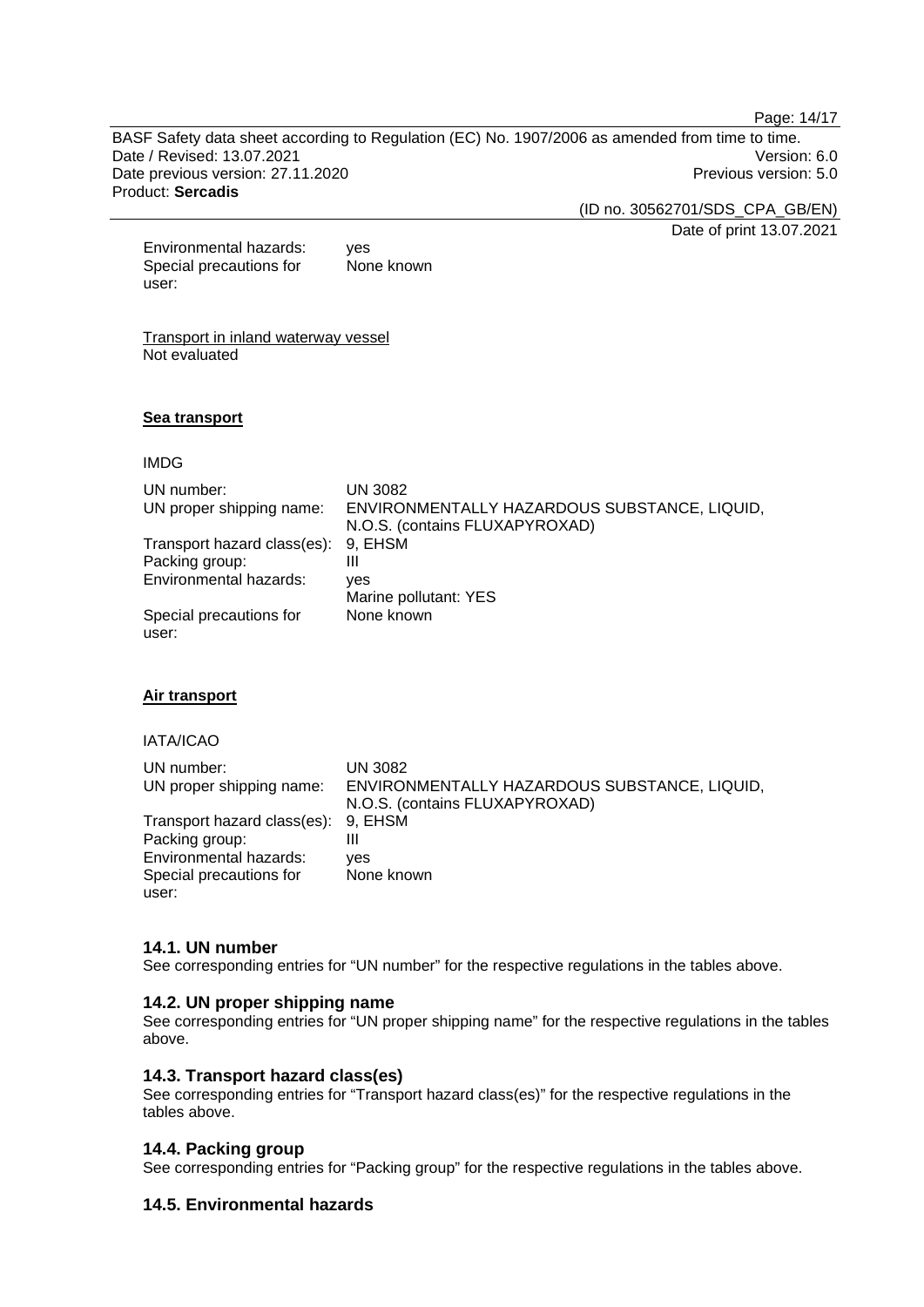Page: 15/17

BASF Safety data sheet according to Regulation (EC) No. 1907/2006 as amended from time to time. Date / Revised: 13.07.2021 Version: 6.0 Date previous version: 27.11.2020 **Previous version: 5.0** Previous version: 5.0

Product: **Sercadis** 

(ID no. 30562701/SDS\_CPA\_GB/EN)

Date of print 13.07.2021

See corresponding entries for "Environmental hazards" for the respective regulations in the tables above.

### **14.6. Special precautions for user**

See corresponding entries for "Special precautions for user" for the respective regulations in the tables above.

# **14.7. Transport in bulk according to Annex II of MARPOL and the IBC Code**

| Regulation:         | Not evaluated |
|---------------------|---------------|
| Shipment approved:  | Not evaluated |
| Pollution name:     | Not evaluated |
| Pollution category: | Not evaluated |
| Ship Type:          | Not evaluated |

### **Further information**

Product may be shipped as non-hazardous in suitable packages containing a net quantity of 5 L or less under the provisions of various regulatory agencies: ADR, RID, ADN: Special Provision 375; IMDG: 2.10.2.7; IATA: A197; TDG: Special Provision 99(2); 49CFR: §171.4 (c) (2) and also the Special Provision 375 in Appendix B which is regulated in China "Regulations Concerning Road Transportation of Dangerous Goods Part 3 Part 3: Index of dangerous goods name and transportation requirements" (JT/T 617.3)

This product is subject to the most recent edition of "The Carriage of Dangerous Goods and Use of Transportable Pressure Equipment Regulations" and their amendments (United Kingdom).

# **SECTION 15: Regulatory Information**

# **15.1. Safety, health and environmental regulations/legislation specific for the substance or mixture**

#### Prohibitions, Restrictions and Authorizations

Annex XVII of Regulation (EC) No 1907/2006: Number on List: 3

Restrictions of Regulation (EC) No 1907/2006, Annex XVII, do not apply for the intended use(s) of the product given in this SDS.

Directive 2012/18/EU - Control of Major Accident Hazards involving dangerous substances (EU): List entry in regulation: E1

This product is classified under the European CLP Regulation. (United Kingdom) The data should be considered when making any assessment under the Control of Substances Hazardous to Health Regulations (COSHH), and related guidance, for example, 'COSHH Essentials' (United Kingdom).

This product may be subject to the Control of Major Accident Hazards Regulations (COMAH), and amendments if specific threshold tonnages are exceeded (United Kingdom).

# **15.2. Chemical Safety Assessment**

Advice on product handling can be found in sections 7 and 8 of this safety data sheet.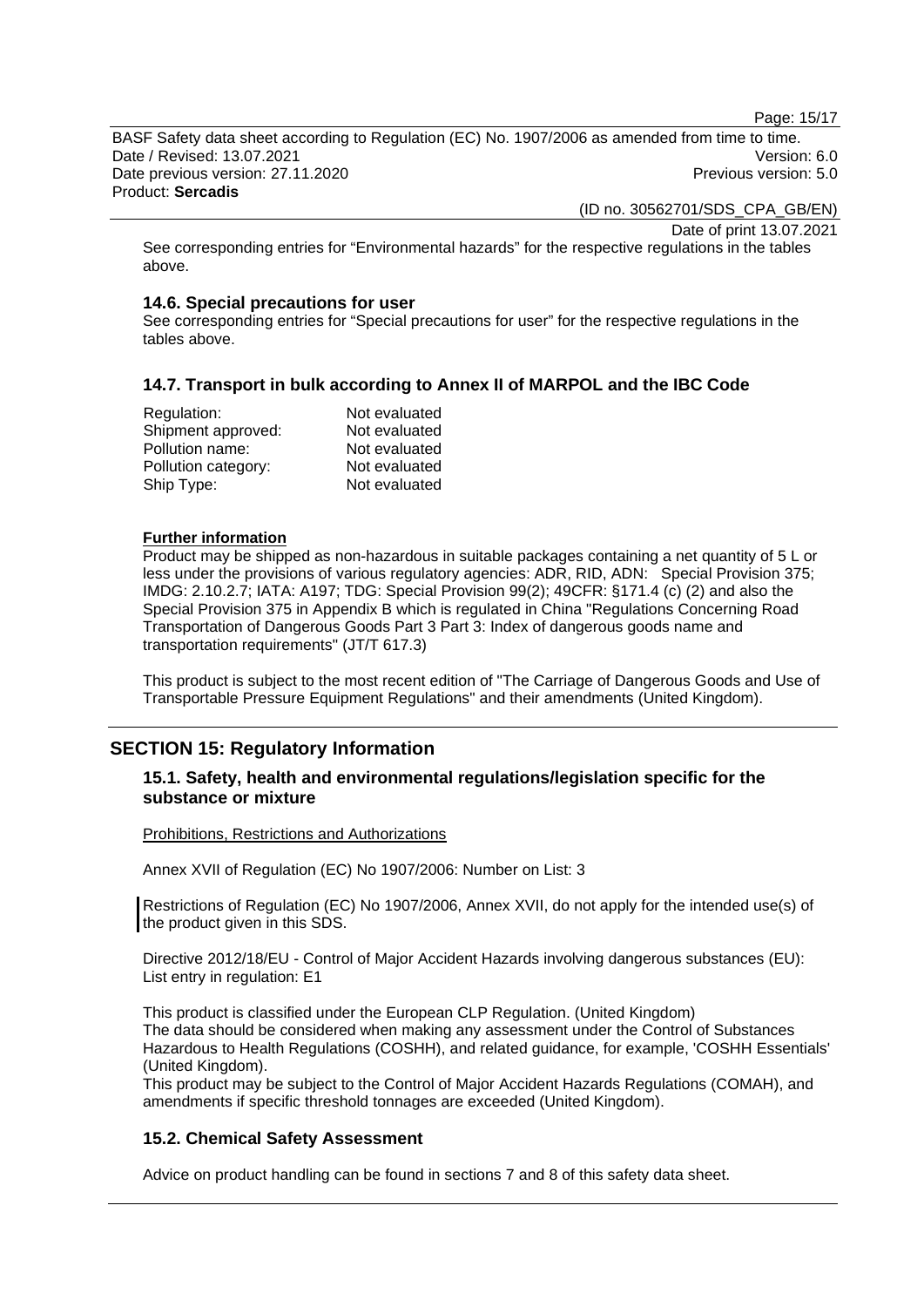Page: 16/17

BASF Safety data sheet according to Regulation (EC) No. 1907/2006 as amended from time to time. Date / Revised: 13.07.2021 Version: 6.0 Date previous version: 27.11.2020 **Previous version: 5.0** Previous version: 5.0 Product: **Sercadis** 

(ID no. 30562701/SDS\_CPA\_GB/EN)

Date of print 13.07.2021

# **SECTION 16: Other Information**

For proper and safe use of this product, please refer to the approval conditions laid down on the product label.

| in section 2 or 3:   | Full text of the classifications, including the hazard classes and the hazard statements, if mentioned |
|----------------------|--------------------------------------------------------------------------------------------------------|
| Skin Sens.           | Skin sensitization                                                                                     |
| Repr.                | Reproductive toxicity                                                                                  |
| <b>Aquatic Acute</b> | Hazardous to the aquatic environment - acute                                                           |
| Aquatic Chronic      | Hazardous to the aquatic environment - chronic                                                         |
| Eye Dam./Irrit.      | Serious eye damage/eye irritation                                                                      |
| Acute Tox.           | Acute toxicity                                                                                         |
| Skin Corr./Irrit.    | Skin corrosion/irritation                                                                              |
| H317                 | May cause an allergic skin reaction.                                                                   |
| H362                 | May cause harm to breast-fed children.                                                                 |
| H410                 | Very toxic to aquatic life with long lasting effects.                                                  |
| <b>EUH401</b>        | To avoid risks to human health and the environment, comply with the                                    |
|                      | instructions for use.                                                                                  |
| H400                 | Very toxic to aquatic life.                                                                            |
| H <sub>3</sub> 19    | Causes serious eye irritation.                                                                         |
| H412                 | Harmful to aquatic life with long lasting effects.                                                     |
| H318                 | Causes serious eye damage.                                                                             |
| H315                 | Causes skin irritation.                                                                                |
| H <sub>302</sub>     | Harmful if swallowed.                                                                                  |
| H330                 | Fatal if inhaled.                                                                                      |
| H314                 | Causes severe skin burns and eye damage.                                                               |
| $H301 + H311$        | Toxic if swallowed or in contact with skin                                                             |
| <b>EUH071</b>        | Corrosive to the respiratory tract.                                                                    |

#### Abbreviations

ADR = The European Agreement concerning the International Carriage of Dangerous Goods by Road. ADN = The European Agreement concerning the International Carriage of Dangerous Goods by Inland waterways. ATE = Acute Toxicity Estimates. CAO = Cargo Aircraft Only. CAS = Chemical Abstract Service. CLP = Classification, Labelling and Packaging of substances and mixtures. DIN = German national organization for standardization. DNEL = Derived No Effect Level. EC50 = Effective concentration median for 50% of the population.  $EC = European Community$ .  $EN = European StandardS$ . IARC = International Agency for Research on Cancer. IATA = International Air Transport Association. IBC-Code = Intermediate Bulk Container code. IMDG = International Maritime Dangerous Goods Code. ISO = International Organization for Standardization. STEL = Short-Term Exposure Limit. LC50 = Lethal concentration median for 50% of the population. LD50 = Lethal dose median for 50% of the population. TLV = Threshold Limit Value. MARPOL = The International Convention for the Prevention of Pollution from Ships. NEN = Dutch Norm. NOEC = No Observed Effect Concentration. OEL = Occupational Exposure Limit. OECD = Organization for Economic Cooperation and Development. PBT = Persistent, Bioaccumulative and Toxic. PNEC = Predicted No Effect Level. PPM = Parts per million. RID = The European Agreement concerning the International Carriage of Dangerous Goods by Rail. TWA = Time Weight Average. UN-number = UN number at transport. vPvB = very Persistent and very Bioaccumulative.

The data contained in this safety data sheet are based on our current knowledge and experience and describe the product only with regard to safety requirements. This safety data sheet is neither a Certificate of Analysis (CoA) nor technical data sheet and shall not be mistaken for a specification agreement. Identified uses in this safety data sheet do neither represent an agreement on the